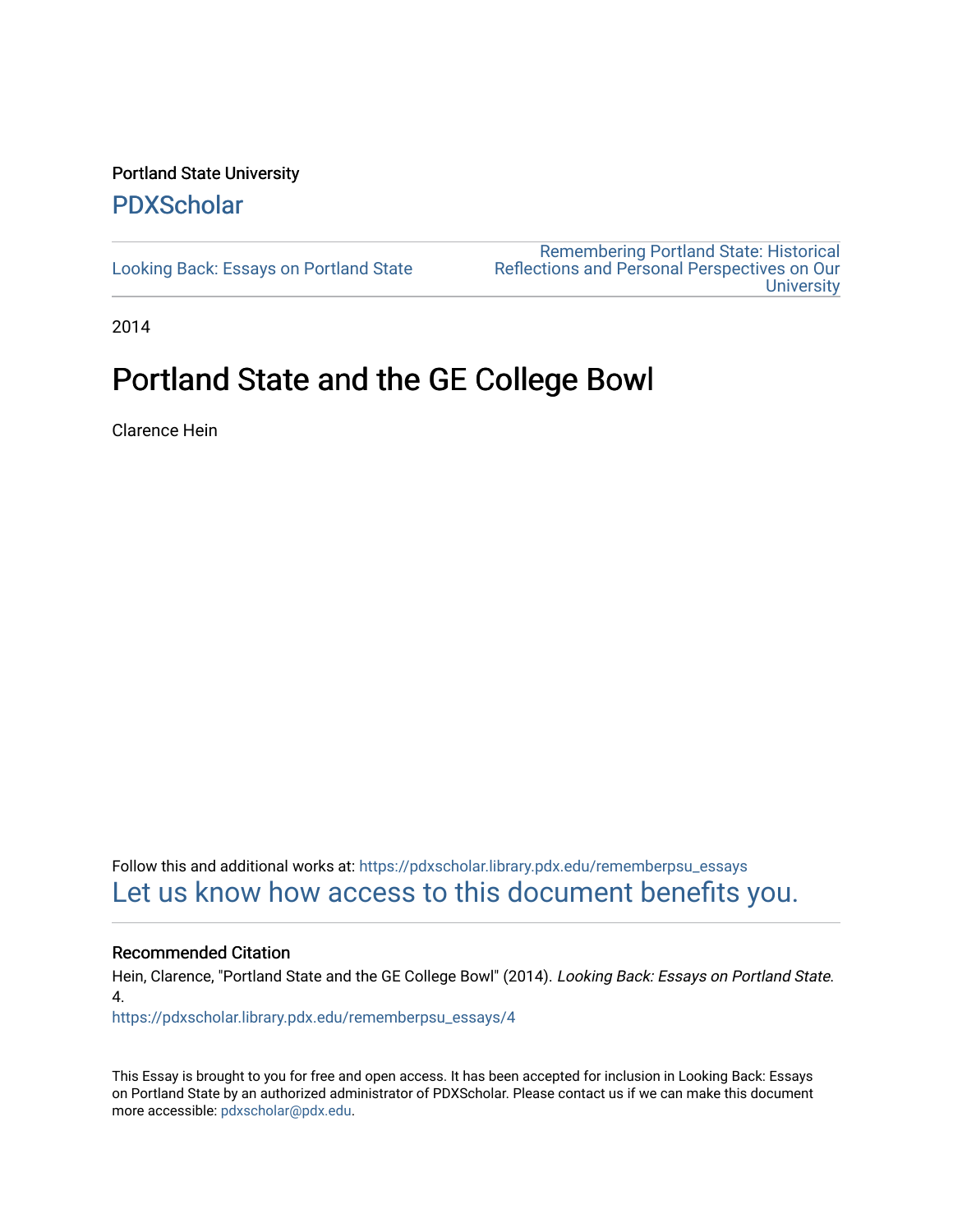# **Portland State and the GE College Bowl**

*by Clarence Hein* 

### *"Match wits with the champions … in America's favorite question and answer game live from New York City ... the intercollegiate battle of brains … the General Electric College Bowl!"*

Those words, early Sunday evening, January 5, 1959, heralded a new nationally televised broadcast of a different kind of intercollegiate competition … one far removed from campus football stadiums and basketball courts. It was a competition in which an institution's size, history, athletic tradition or range of degree programs mattered less than the personal chemistry, training and determination of a four-student team.

The GE College Bowl, which ran for 12 seasons ("in living color") on NBC television, brought some 300 four-member teams to New York from colleges and universities across America to a sort of intellectual Olympics. The operating idea of the contest was simple: Teams were bombarded with rapid-fire "toss up" questions from a spectrum of academic interests including the arts, sciences, history, geography, sociology and more. The first team to break in and answer correctly then was given a more detailed question, sometimes in multiple parts, with points awarded for correct answers. At the end of the half-hour the team with the most points was declared the winner and returned the next week to "defend its title." Winning teams were awarded scholarship money each week and, if a team won five times in a row, they retired from the game, received the "College Bowl" trophy and an additional scholarship amount.

And it was this competition that focused a national spotlight on then unheralded Portland State College.

> *The team was back victorious, and Oregon was incredulous. Ol' Portland State had won not the Class D Basketball crown or the Yukon curling final but television's GE College Bowl quiz, breaking all records and mopping up \$10,500 in scholarships. With snap-snap-snap aplomb, the team had proved that it knew the word that means both monk and monkey (Capuchin), the doctor who pioneered the use of carbolic acid (Joseph Lister), the play that opens on the setting of the palace of Theseus in Athens (A Midsummer Night's Dream), and 200 other facts. But what in tunket is Portland State College?*

#### *Time Magazine, March 26, 1965*

"What in tunket," indeed? In the spring of 1965 Portland State was preparing to honor only its tenth graduating class (700 Bachelor's and 50 Master's) having grown from an initial enrollment of 200 as an extension center in a WWII housing development to a downtown campus of more

1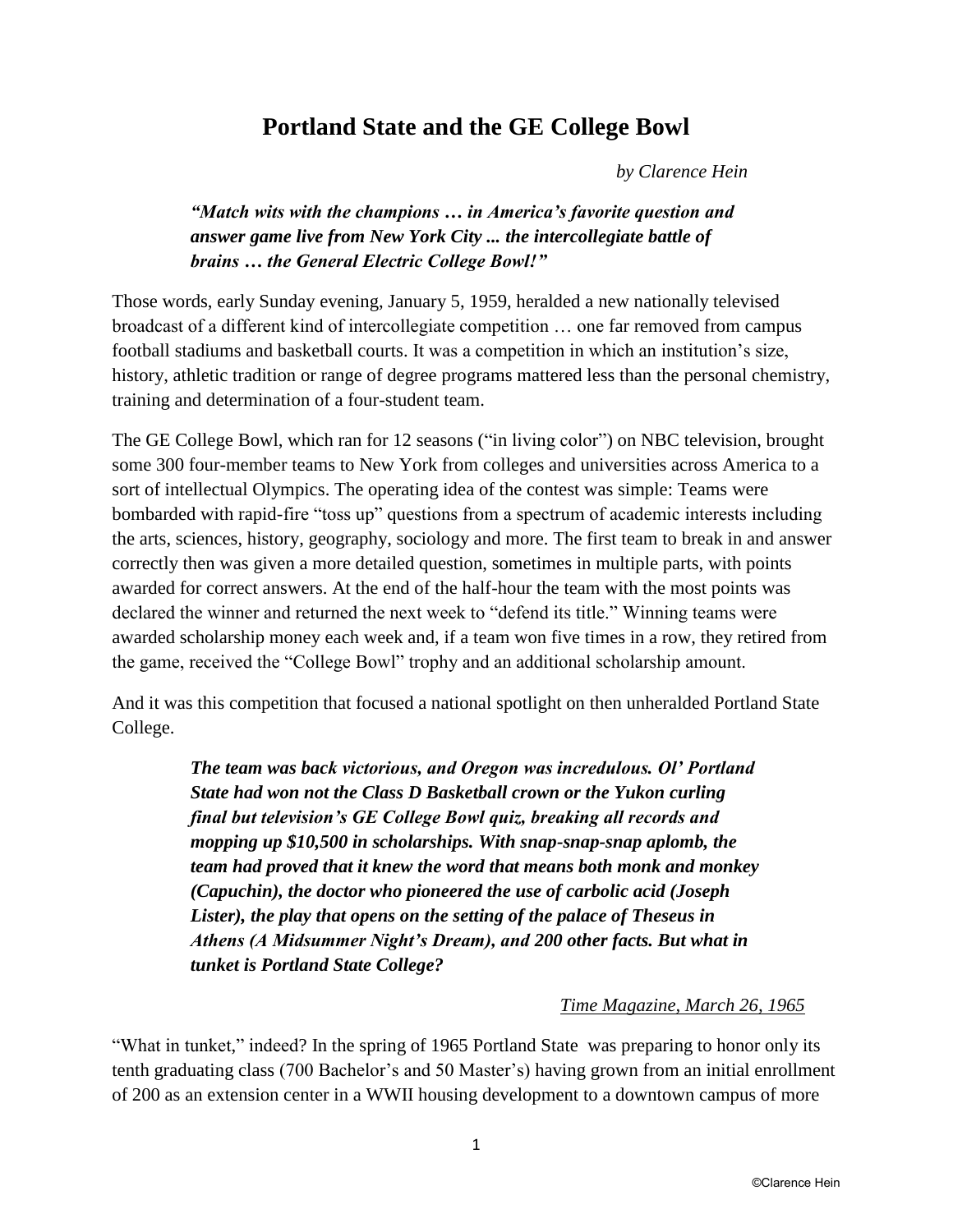than 7,000 students. Over the past 19 years the college had been nearly eliminated first by a devastating flood which wiped out the original campus, then by outright opposition to its establishment in Portland from older higher education institutions in the Willamette Valley.

By this time Portland State College was a bursting at the seams, occupying four blocks of new and existing buildings on Broadway on downtown Portland's southern edge, an area of mostly single family residences and small apartment buildings. It was not a typical college campus. In fact, thousands of people passed by each day not realizing there was a campus there. The fact that this relatively young and unknown school was on national television at all was remarkable enough but the eventual success of the PSC team was, to say the least, unexpected by most folks. None of this would have happened had it not been for the dogged efforts of one PSC student, Brian Fothergill.

Fothergill was a "typical" 1960s PSC student. That is, he was a good 20 years older than the average undergraduate and brought a good deal of life experience to campus. One thing he obviously had learned was persistence. He enjoyed watching the College Bowl program and thought PSC should try for it so, in late 1963, he contacted the producers on his own. According to the PSC team captain Jim Westwood, Fothergill initially was told, "Who?" However, Westwood says, "he persisted and finally wore them down and in the Spring of 1964 they said all right, we'll put you on the schedule as an alternate for the '64-'65 season and the only way you'll get on is if someone wins five times in a row and retires." Oddly enough, that is exactly what happened.

The acceptance by the College Bowl producers was announced in the May 15, 1964 *Portland State College Vanguard* along with a simple coupon announcing try-outs for the prospective team. Westwood remembers thinking, "Wow, I'm a nerd. I've been watching College Bowl and answering questions for years so I thought I'd give it a try." He joined about 50 other students who were divided into various teams and put through several quiz sessions moderated by Associate Speech Professor Ben Padrow, who had been selected as the team coach. Padrow used a set of questions and a "buzzer board" provided by Lewis & Clark College. They had appeared on the program in the spring of 1964 losing to eventual five-time winner Whitier College of California.

"So we went at it," Westwood says, "and by the summer of '64 we were down to eight and nobody knew who was going to be on the team."

## *New York pedestrian to passing musician, "Pardon me mister, can you tell me how to get to Carnegie Hall?"*

#### *Musician, "Practice, practice, practice."*

The origin of that old joke is unknown but the sentiment is keenly observed. But you might also add "good coaching" to the list. It is generally conceded that the extended practice sessions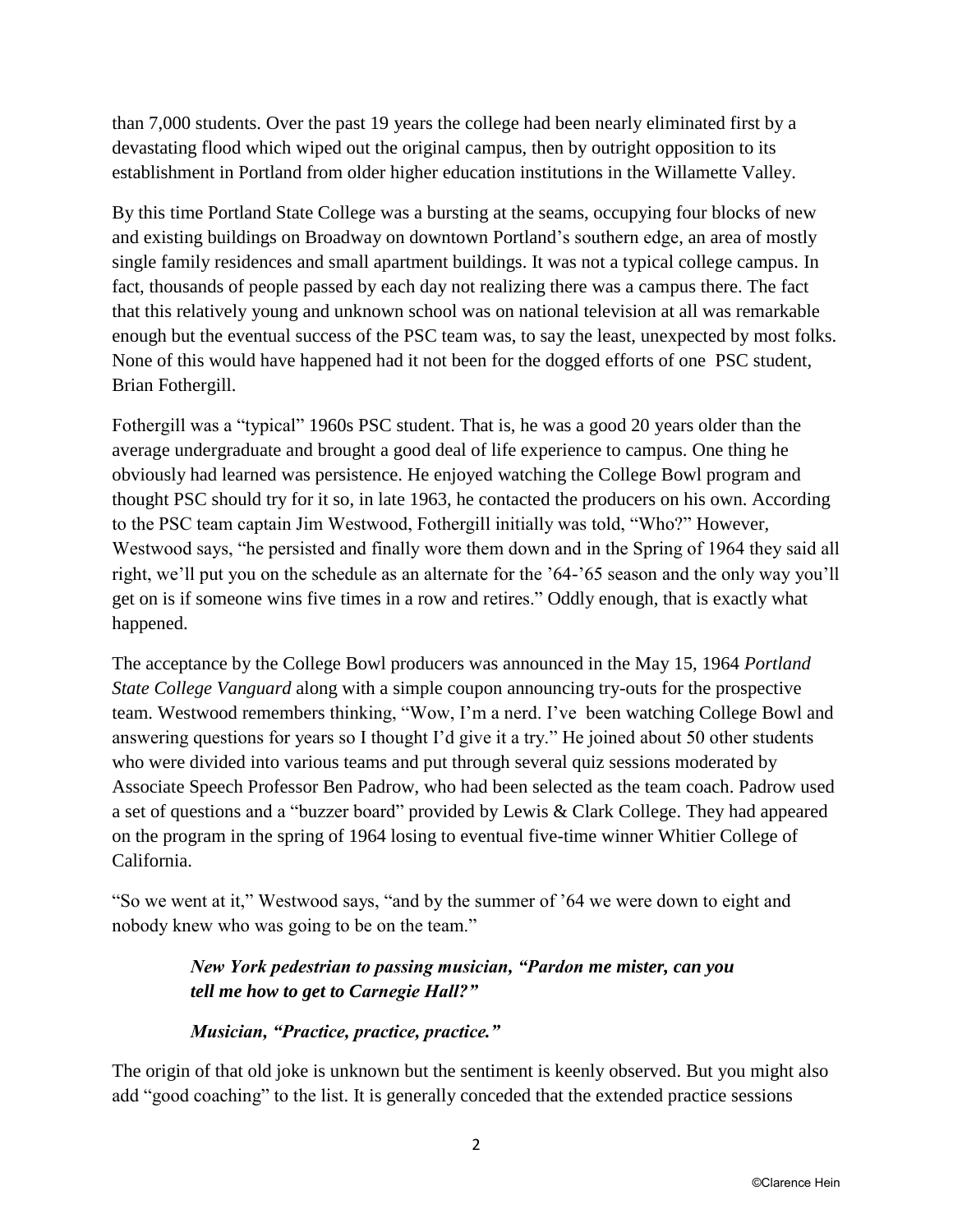designed by Coach Padrow, Assistant Coach Ronald Glossop, Assistant Professor of Philosophy, and Brian Fothergill gave the PSC team a significant leg up when they finally were called to appear. The team practiced regularly through the summer and fall of 1964, usually in the college's small television studio with live cameras and sometimes with a live audience. Two secretaries recorded each question and who provided the answer. Team members had to learn to channel their answers through the team captain, the team's spokesman, and to be comfortable in front of the camera. To condition them to "come from behind" in contests where they might be trailing, Coach Glossop would sometimes swap scores at half time or give one team the answers to some questions in advance. "Well," says Jim Westwood, "that was Ben Padrow. He never did anything half way."

In a *PSC Vanguard* interview following the team's successful run, Fothergill said, "we concluded that psychological conditioning should be the purpose of practice sessions." The coaches carefully watched the interactions between the eight team members and tried many team and seating arrangements. "It was through this research and development," Fothergill said, "that the final team and seating arrangement was made," although, according to Westwood, none of the eight students knew for certain who would be named to the "first team" and who would be alternates.

For several months through the Fall of 1964 and into January, 1965, the team practiced and on "game day," the day of the College Bowl broadcast, they would gather at the studios of KGW-TV (the NBC affiliate) to watch that week's contest. In September of 1964 the PSC team was on the verge of going. Arizona State University had won four games in a row. However, on October 18, ASU lost a nail-biter to Loyola University, 125 to 115. Over the next few weeks two other teams were two-time winners but each week the PSC team returned to its practices.

Then, in late December, a team from Lawrence University of Applton, Wisconsin, defeated a team from Virginia Military Institute. Games against Southwestern University, Sage College and Wilson College followed and, on January 17, Lawrence defeated the University of Bridgeport, 255 to 65, for its fifth victory.

# *Hurrah … We're Going!*

## *PSC Vanguard, January 22, 1965*

"I remember this vividly," Jim Westwood says. "The eight of us were there (the KGW studio) with Ben Padrow. He said, 'OK, turn off the TV.' He took a paper out of his pocket – he was prepared. He said, 'Jim, you'll be the captain.' Then, he named Robin Freeman, Mike Smith and Larry Smith." That was to be the Portland State College team.

Jim Westwood (Captain) – 20 years old, a junior majoring in physics from Oregon City.

Mike Smith – 20, a junior majoring in psychology, from Salem.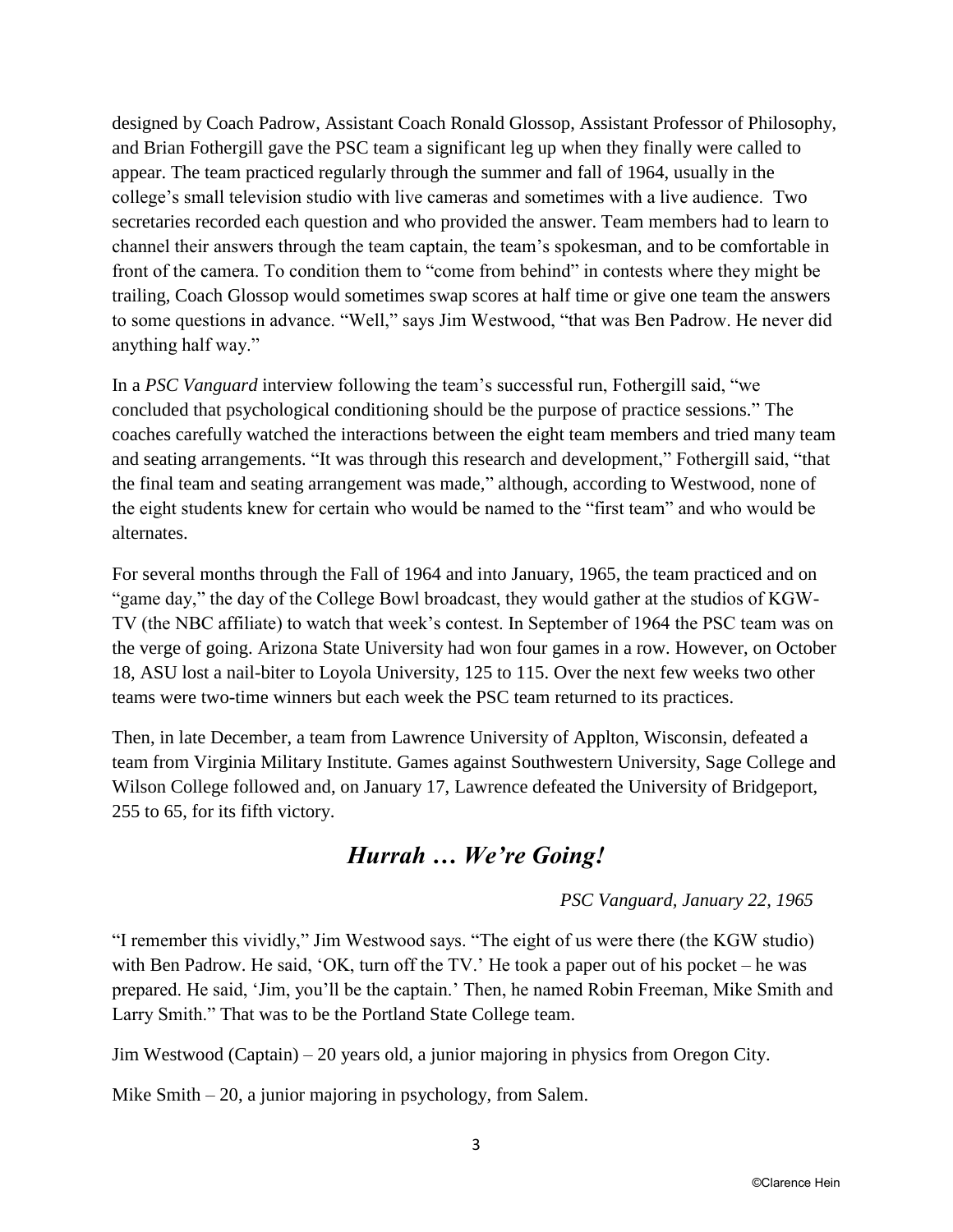Larry Smith -- 20, a junior in English from Gresham.

Robin Freeman – 24, a senior in Philosophy, who grew up in Vancouver, BC, was married and had a young son. A local newspaper reporter referred to him as, "a serial non-conformist."

Westwood described the team's special areas of knowledge this way. "Mine was US history and presidents, and science. Mike also knew science and just about anything other people didn't know – a real "garbage can" of a mind. Larry Smith's areas were the Bible, nursery rhymes and drama. Robin Freeman just seemed to know everything – music, literature, whatever."

In discussing the team chemistry, Brian Fothergill later said, "Larry Smith and Robin Freeman work best together through Jim Westwood because Jim will volunteer whatever learning he has in the subject area and Larry and Robin will work from there. Mike Smith thinks much better if he sits by himself for a minute and thinks the answers through."

Two weeks after watching Lawrence University retire as champions, the Portland State College team was headed to New York. The College Bowl program gave each team member and coach a First Class ticket and Padrow converted them to Coach, using the extra money to pay for a team alternate and another person to make the trip. Westwood remembers that trip well. "We got on a plane Friday morning in Portland. It was a jet plane. I had never been on one. I had never been East of Cour de Alene. This was a big deal for a kid from Oregon City. My life changed on that day."

The team stayed at the Savoy Plaza Hotel at  $59<sup>th</sup>$  and  $5<sup>th</sup>$ , now the General Motors Building, three to a room. Saturday was a free day for team members to explore New York but, says Westwood, "On game day, it was all business."

They would catch a cab from the hotel to Rockefeller Center, NBC's headquarters. Team members would share lunch with the opposing team (the University of San Francisco) at the NBC restaurant next to the skating rink. "We were under orders from Ben Padrow," Westwood says. "No carbonated beverages, no heavy food, no milk products." Following lunch, the teams went into the broadcast studio and played some "practice" games.

"We didn't win all the practice games," Westwood says, "but we certainly held our own. That was the first inkling I had that maybe we actually could do something. We could win a game. I realized that we were answering more questions than they were."

Westwood's "inkling" proved correct. After falling behind  $40 - 0$  (USF answered the first "toss" up" question, identifying a quote from Helen Keller, as well as the follow up question), the Portland State squad racked up 175 straight points on questions covering everything from WWII landing beaches to the speed of light, the Toy Symphony and a play by Ibsen. The final score was PSC 300, USF 155. "As we started to pull away," Westwood says, "I thought, my God, we're good." They reached 300 points because Westwood buzzed in at the last second of the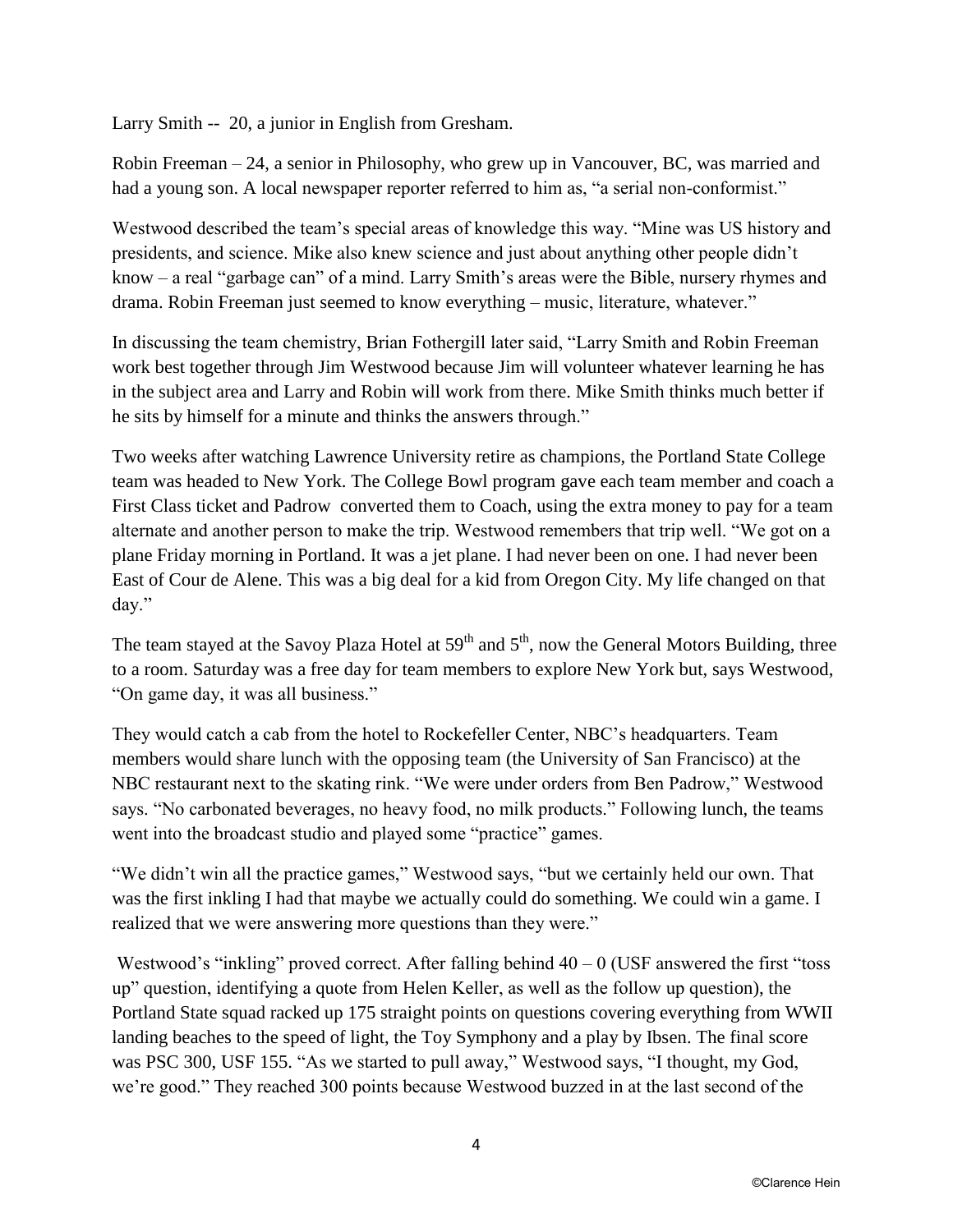show to answer a ten-point toss up: "This element (the symbol 'i') has the same symbol as the square rood of minus one." He correctly identified "iodine" as the element. "i" also is the symbol for "infinity," the square root of minus one.

Their 300 point score was to be the lowest total of their five game run.

When the team returned to Portland later (about 1:30 a.m. Monday) they found a small group of people waiting to congratulate them on their win. It was a pattern repeated over their next four appearances with gradually increasing numbers and enthusiasm.

The following two contests, Park University of Missouri and Kent State of Ohio, were, in the words of Jim Westwood, "a bit of a walk-over." Portland State outscored Park 350 – 25 and Kent State 315 – 35. Park failed to score a single point until the final 90 seconds of their game. "Padrow's scheme," Westwood says, "was that if we just seized the initiative, we could win."

Watching those programs now it is obvious how effective that strategy was. Because the first team to break in with a correct answer to the "toss-up" questions then could score additional points with the bonus question, the advantage goes to the team that is quickest with the toss-up answers. During the contests with Park and Kent State there was a total of 36 toss-up questions asked. Of the 36, Portland State correctly answered 24, Park only one and Kent State two. Nine toss-ups were not answered correctly. It also is obvious how well the Portland State team played off each other and worked through their captain in arriving at answers.

The total scores from the first three contests were: Portland State, 965, opponents, 215. Clearly, something exciting was going on. The Sunday following the Kent State program saw the College Bowl pre-empted for a week. The next scheduled appearance was Sunday, February 28, against Coe College of Cedar Rapids, Iowa. It is no exaggeration to suggest that the majority of us at Portland State in the spring of 1965 had never heard of Coe College and if we had we probably couldn't have said it was in Cedar Rapids, Iowa (the only thing we knew about Iowa was that it was home to the fictional Professor Harold Hill's River City Boys Band). However, this Midwestern liberal arts college was about to hand Portland State its toughest challenge of the series. And, the most formidable member of the Coe team was a woman, the only female PSC would face during its run.

Allison Shepherd of Ames Iowa was the Captain of the Coe College team and within a few minutes it was obvious why. Jim Westwood remembers, "Allison Shepherd, the only woman we faced, was just on-on-on and we were down 90 to nothing before we knew it." Of nine potential toss-up questions in the first half, Coe had been first on five and Shepherd had answered three of them. But the PSC team's training kicked in and, by the end of the first half, they were ahead 120 to 90. The lead changed hands a couple times in the second half but PSC eventually pulled away to win 345 to 175, setting the stage for a fifth appearance and an opportunity to retire as undefeated champions. The final opponent for the PSC team would be Birmingham Southern College from Alabama.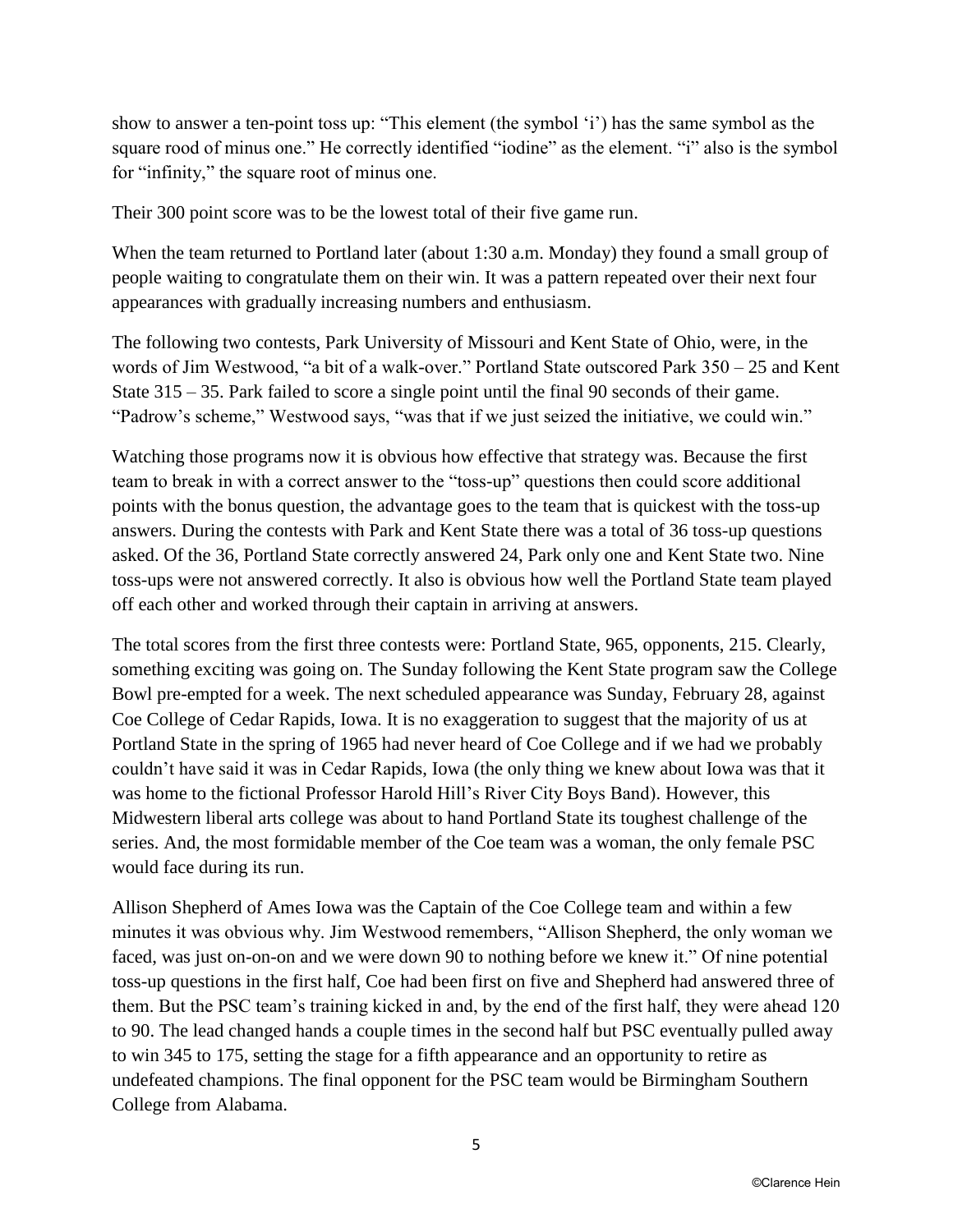#### *"We had three goals: to win, to set the five-game point record, and to score more than 300 points in each game."*

#### *Jim Westwood, March 8, 1965*

The opening few minutes of Portland State's fifth College Bowl appearance began in unremarkable fashion. Portland State got the first toss-up question (What food did the French King Henry IV insist on? Chicken every Sunday.), and jumped in front,  $25 - 0$ . Birmingham Southern struck next, taking the lead,  $30 - 25$ . Then, on the very next question (identifying a series of authors) Portland State seemed to catch fire. It was as if Birmingham's buzzers had been disconnected and by half time, PSC was ahead 205 – 30 and, clearly, something else was happening. "The boys," as Ben Padrow called them, were having fun.

At one point, Westwood rattled off three lines of Chaucer in the original Middle English, prompting announcer Robert Earle to laugh and say, "I only asked for two!" Later, in a question requiring identifying solo instruments in classical pieces, Robin Freeman was in top form answering within the first two or three seconds of each recording: "Harpsichord; Cello; English Horn"; and, as Robert Earle announced the fourth piece, "Harold in Italy" by Berlioz, Freeman turned and audibly whispered to Westwood, "Viola," before the piece even was played. Westwood indicates they should wait for the audio and after the first note, Freeman shouts, "Viola." Both Earle and the studio audience laughed.

By the end of the match, Portland State had answered 14 of the 20 toss-ups, Birmingham Southern only 3. Robin Freeman was later quoted, "Birmingham Southern team members were real gentlemen. They let us hit the buzzer first." The final score,  $415 - 60$ , marked only the second time a team had broken the 400 mark. Along the way to five straight wins, PSC set several College Bowl records: most total points scored in five games; most points scored in a single game; lowest total points scored by opponents; and most games in a row over 300. The producer of the GE College Bowl program told team members they had shown "the greatest team effort" he ever had witnessed during the more than 220 previous shows.

At the end of the broadcast, Robert Earle presented the team the College Bowl Trophy and congratulated the team on a job well done. Then, following the usual custom, the television camera panned across the applauding audience over the closing credits and there, clapping enthusiastically and grinning widely, was Brian Fothergill. The team had made room for him to accompany them to New York for the final game.

### *Remember, in education as in science and industry, at General Electric Progress is our most important product.*

*GE College Bowl tagline*